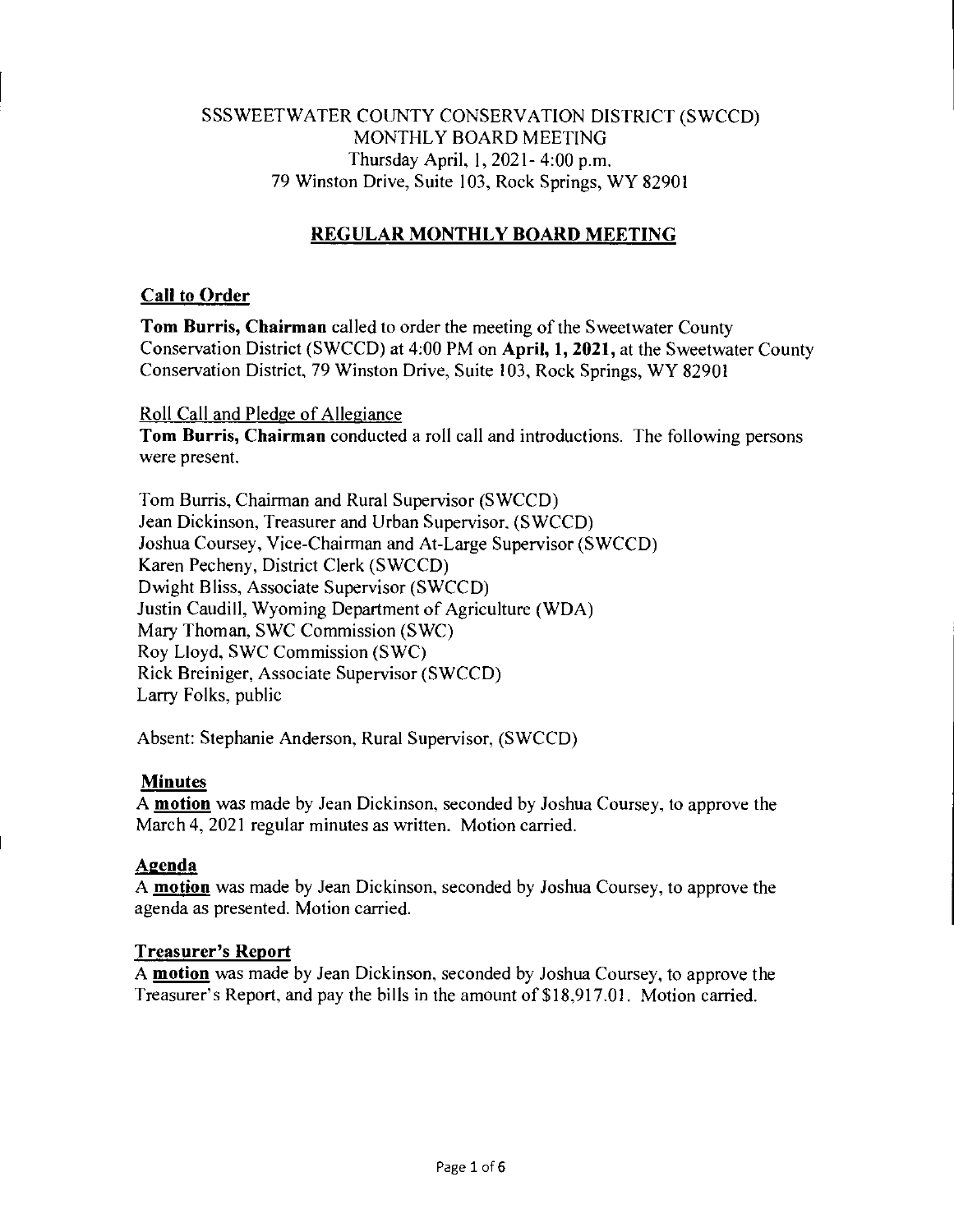### Sweetwater County Budget FY 2022

The budget is due to the County on Friday. April 23, by noon. After discussion and review.

A **motion** was made by Jean Dickinson, seconded by Joshua Coursey, to authorize sending the FY 2022 draft budget to the county by the April 23, deadline. Motion carried.

The SWCCD Budget Hearing will be held on Wednesday, July 14, at 10:00 a.m. Staff will send out a reminder.

## **Special Reports**

## Roy Lloyd

• Lloyd shared that the Sweetwater County Commission are working on a resolution that supports Governor Gordon's work on lawsuits against the Biden administration energy policies. Lloyd would like to support the coal export lawsuit in Wyoming and Montana against Oregon and Washington. Lloyd believes the county should take a stronger stance on these issues, as it affects the decreased revenue in county budgets going forward.

## Mary Thoman

- Attended and reported on the Energy Strong Conference in Vernal Utah. The group includes county commissions and conservation districts from Utah, Colorado and Wyoming. They are working together to develop strategy items to combat the current administrations executive orders and moratoriums on the oil and gas industry and pipelines. Thoman sent a note to Wyoming Senator Cynthia Lummis asking how counties could help with these issues.
- Thoman explained that on March 16 a letter was sent from three local congressional members to Biden complaining about the 30x30 land grab, which locks up 30% of our land. *"The 30 x 30 program is a plan advanced by radical environmental activists to permanently protect 30% of America's land and oceans by 2030. The program was adopted by the Biden Administration through Executive Order 14008, "Tackling the Climate Crisis at Home and Abroad"*  signed January 27, 2021. Guide to Fight 30 x 30 v2 (americanstewards.us).
- Shared a Chamber of Commerce meeting held the first Wednesday of every month at the Old Chicago in Rock Springs. 7:30 a.m. (federal and state agency updates)
- Spoke on Sweetwater County's Land Use Plan & Policy. Thoman would like to see the plan updated.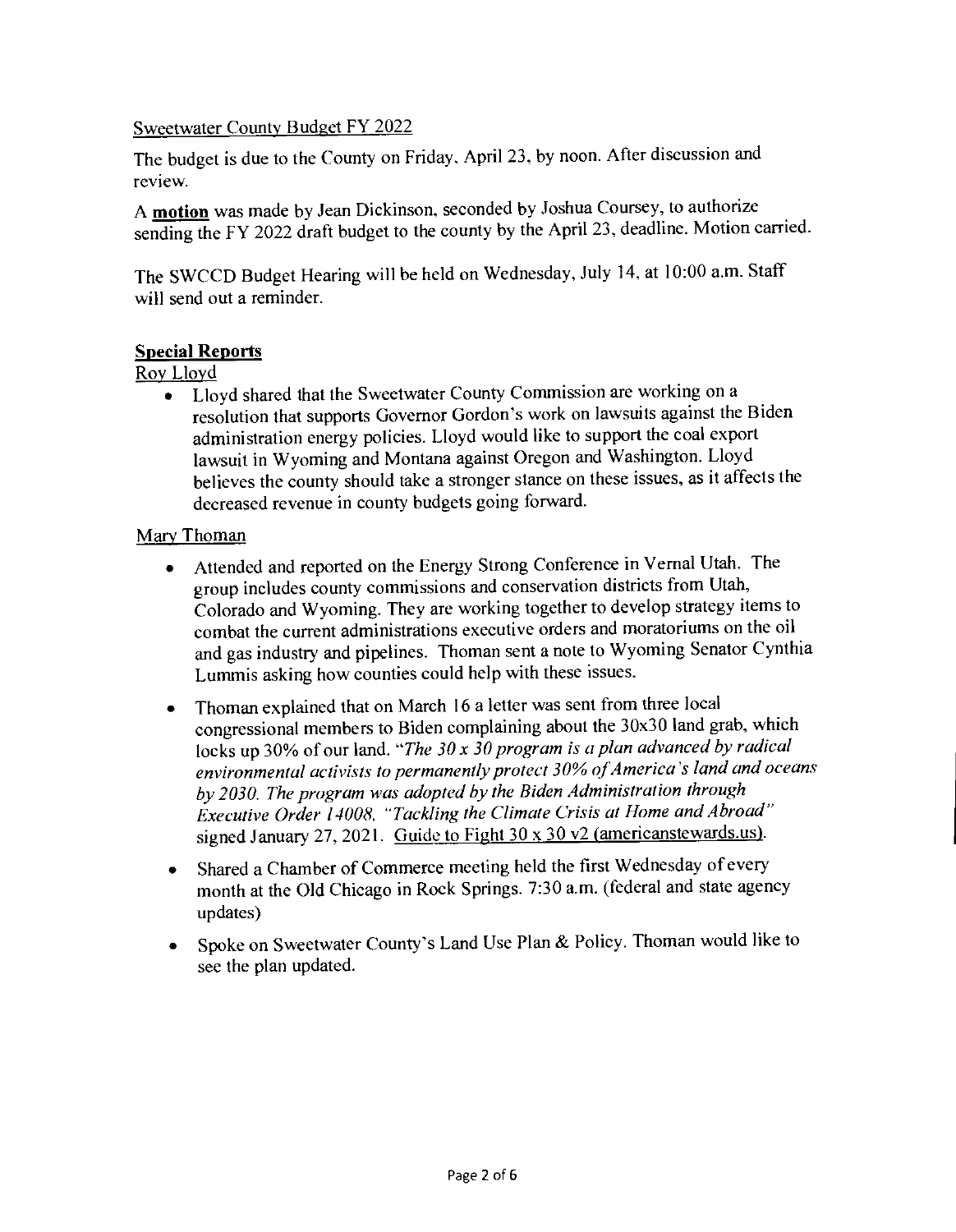## Justin Caudill

- Reported on the Wyoming Board of Agriculture Meeting to be held on April 12. Fourteen water quality applications were recommended for approval.
- Caudill is on the State Technical Advisory Committee. (STAC) The committee is reviewing changes to the NRCS handbook.
- Caudill will have more information to report at the May SWCCD Board meeting regarding projects for matching funds from the SWCCD budget.

### Jeff Lewis (written report)

### Farm Bill Activities

For 2021, between Lyman and Rock springs field offices, we have 15 applications, all but two are irrigation related. Right now, 5 have been pre-approved for funding. We received approximately \$1.3 million for Division funds and 1 have asked for and additional \$150k to fully fund the salinity applications on the Henrys Forks. Including salinity funds, the total goes to \$1.7 million. Again, for the State, Division III (Lincoln, Sweetwater, Sublette, Teton, and Uinta) received the biggest allocation. Division VI was second with \$910K. (Converse, Natrona, Niobrara)

### Project Activities

Helped Hillary Walrath with the RCCP proposal for replacing 39 rock diversions (pushup dams) on the Henrys Fork. Still waiting to hear if it was accepted/approved.

No meetings attended since we got shut down a year ago other than internal meeting via the internet.

### Meetings Coming Up

Need to schedule a Local Work Group (LWG) meeting in the near future. Because of the current situation, I think we keep it as simple as possible and simply review why we have local work group meetings and then decide if our top three priorities are the same or to possibly make changes. It shouldn't have to last more than 45 minutes.

### Staff Coordination

Courtney Thomas was hired to replace Adam Clark. Courtney worked for us in the past but quit to raise her two daughters and now has come back to NRCS. Courtney has a degree in range from UW. I'm glad to have her onboard as I knew her when she was stationed in Greybull.

### Non-Program Activities

The COVID crisis has made working with producers somewhat difficult because of all the rules we have to go by. We do most of our work either by emails or by phone calls. For a short period of time, we were all back in the office, but when COVID cases started climbing, we went back to one person being at the office and the rest teleworking. For those of us teleworking, printing documents and internet speed were huge issues. We had to go to the office when no one else was there to print out the paperwork and the VPN we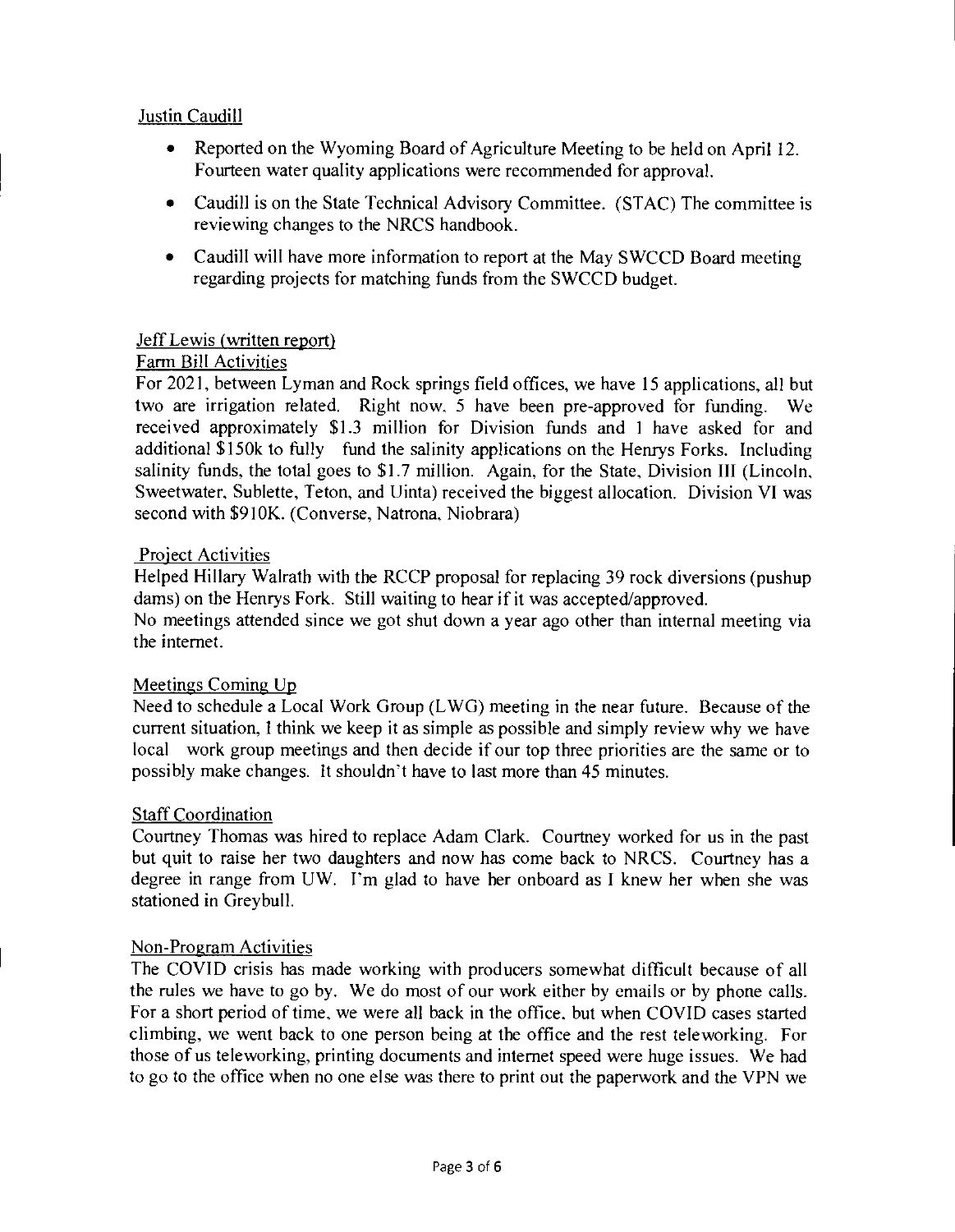have to use to access our servers went to Beltsville, Maryland. It takes about 30 minutes or more for our GIS program to bring up a map because of the connection.

On March  $17<sup>th</sup>$ , the first tri-State leadership program class graduated. This included NRCS personnel from Wyoming, Idaho and Washington state. There were approximately 18 students. The group I was in, presented the importance of having a screening tool to manage our workload.

On April 22, 2020, was my  $30<sup>th</sup>$  year for working for SCS/NRCS. I have worked in one county in Montana, three counties in North Dakota, and three counties in Wyoming. I have been a SCT (soil conservation technician), a CET (civil engineering technician), and currently, a DC (district conservationist)

Tiffany Hayes, the Assistant State Conservationist for Field Operations (my boss) has taken a job with the BLM in Lander. She will start her now job in the next 30 to 60 days. We will have an Acting AC from Idaho fill in for her once she leaves. Nate Matlack, the DC in Pocatello, ID will be acting for 120 days.

### Associate Supervisors

Rick Breininger

• Reported that ham radio is having their annual field day June 26-27 for the FFA at the Intergalactic Space Port (south of Green River).

## SWCCD Office Update and Discussion - Dwight Bliss

- Received an estimate from IT to do the office move. (\$1,300.)
- Reported the county delivered the surplus office furniture to the new office space.

## Unfinished Business

### Bitter Killpecker Creek Watershed Advisory Group (BKWAG) Meeting

The BKWAG meeting will be held on April 27. Staff contacted the White Mountain Library and sent the agenda and notice for the meeting out to the group.

WACD Legislative Update #8, #9 Information was included in Supervisor packets.

Community Enhancement Grants The District did not receive any grant applications. After discussion.

A **motion** was made by Joshua Coursey, seconded by Jean Dickinson, to extend the community enhance grant deadline through the end of April. Motion carried.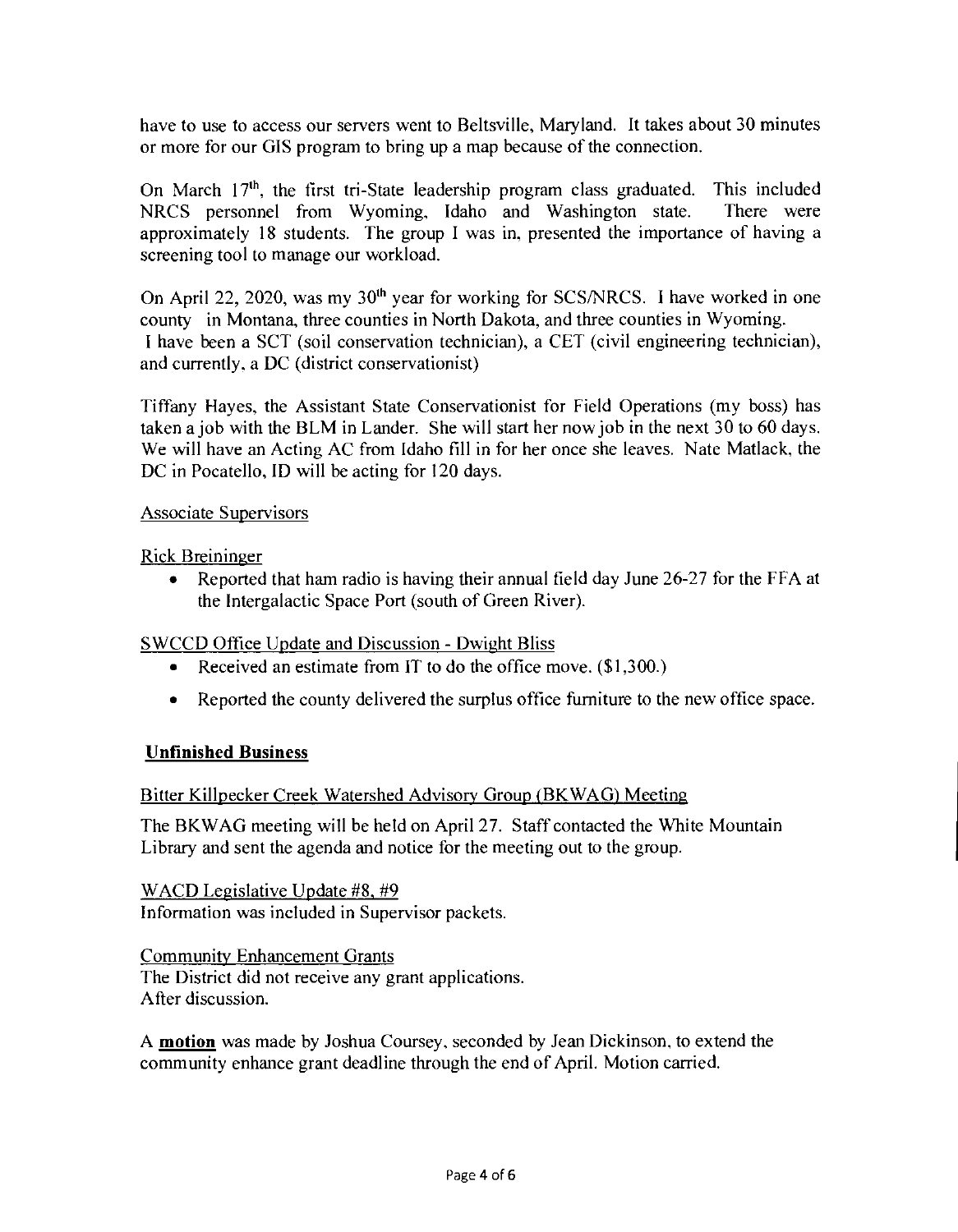## Conflict of Interest Discussion

After discussion, the Board will wait and revisit the agenda item again in a couple of months.

A motion was made by Jean Dickinson, seconded by Joshua Coursey, to table the conflict-of-interest discussion until after state legislature ends, and after the Governor signs off on the bill. Justin Caudill, WDA, will provide the Board an update at that time. Motion carried.

## **New Business**

### WDA Lab Funds and Base Funding Information

Each District will receive \$4,551.00 for the 2-year Biennium for water quality and lab work. The SWCCD lab funds assist Sublette County Conservation District with their surface water quality sampling on the Big & Little Sandy.

All Districts met the base criteria deadlines and will receive a voucher for the annual \$8,824.00 in May, 2021.

### Conservation District Risk Management/Bonding Forms

The Board discussed and signed the Bonding and the Risk Management Forms. The forms are required by the Wyoming Department of Agriculture, as part of their financial policy requirements and oversight.

## Supervisors Reports

Tom Burris

- Reported on selecting office fumiture from the county's surplus office equipment.
- Attended the Coalition of Local Governments (CLG) meeting in Kemmerer.

## Jean Dickinson

- Attended the CLG meeting in March in Kemmerer.
- Attended the Energy Strong Conference in Vernal. Dickinson will forward more information from the conference to staff to send out to the other Board and Associate Members.

## Joshua Coursey

• Watching closely on the legislative session, specifically HB 122 (conservation stamp fee increase) that passed and is awaiting Governor Gordon's signature. The increase will be for big game license/fishing conservation stamps that went from